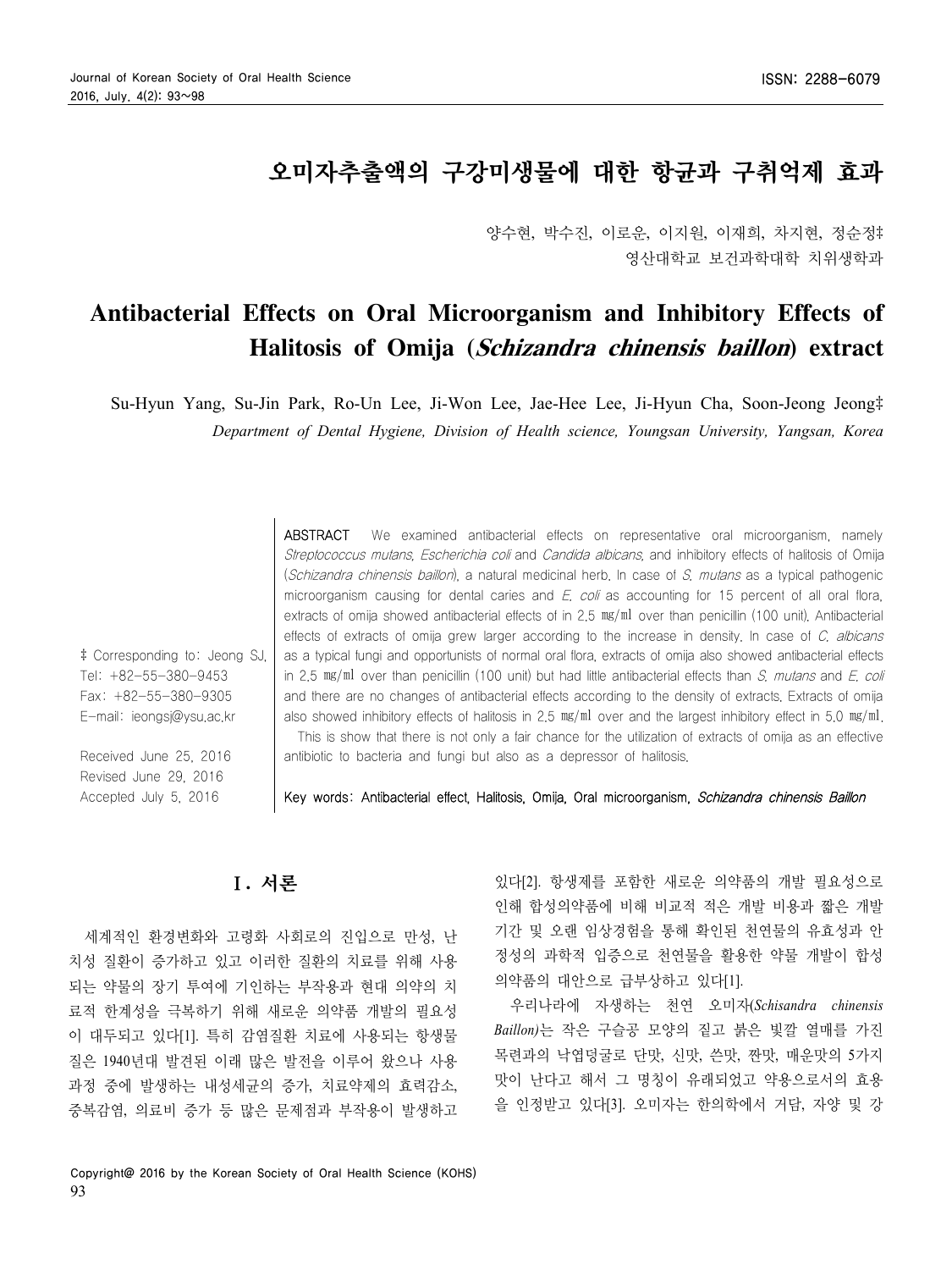장제 등으로 이용되는 생약재로 약리 기능이 다양하고 진정, 진해, 해열 등의 중추 억제 작용, 간 보호 작용, 혈압 강하 작 용 및 알코올 해독 작용을 한다고 알려져 있다[3][4]. 또한 중 추신경계의 반사기능 혈당 강하, 간 기능의 복구, 항균, 항암 및 항산화 효과 등에 대한 많은 보고가 있다[4][5] 하지만 구 강질환을 유발하는 주요 세균에 대한 효능과 가능성을 확인 한 연구는 매우 드물다[6][7].

구강에서 *Streptococcus mutans*는 글루코실전이효소(gulcosyltransferrase, GFT)를 생산하여 자당으로부터 거대한 포도당 다량체인 글루칸을 합성함으로써 치아우식을 일으키는 주요 원인균으로 주목받고 있다[6][7][8][9]. 구강세균총의 15%를 차 지하는 것으로 알려진 장내세균의 대표적 종인 *Escherichia coli* (대장균)는 장관 내에 서식하는 Gram 음성 간균이다[10]. 비록 *E. coli* 장 밖으로 배출되면 짧은 기간 동안 생존 가능하 여도[10] 병원 내 감염의 주요 원인균이고 식중독을 포함한 설사증 등의 위장관계 질환 뿐 만 아니라 요로감염이나 신생 아 수막염을 유발한다[11][12][13]. 대부분 구강에서 일과성으 로 서식하지만 나이가 들수록 존재 비율이 증가하고 타액 분 비 등에 영향을 주어 구강 건조증 등을 초래한다[10]. *Candida albicans*는 진균의 일종으로 일반적으로 비병원성이지만 면역 력이 약화된 환자나 구강상피세포와 의치에 부착하여 구강 캔디다증과 같은 기회감염의 원인이 되는 것으로 알려져 있 다[14][15].

구취란 숨을 쉬거나 말할 때 입을 통해 나오는 불쾌한 냄 새를 말한다[16]. 구취는 치태, 치석, 설태 등의 세균막과 밀접 한 관련이 있으며 치아우식증, 치주질환, 구강연조직감염, 구 강암, 구강 캔디다증, 불량의치, 보철물, 혀 질환 및 구강 건조 증 등의 원인으로 이상증식한 미생물과 관련이 있다 [16][17][18][19]. 특히 미생물의 대사에 의해 발생하는 휘발성 황화합물(Volatile Sulfur Compounds, VSCs)들이 주요인이고 [20][21] 황화수소(Hydrogen sulfide, H2S), 메틸메르캅탄(Methyl mercaptan, CH3SH), 그리고 디메틸썰파이드(Dimethylsulfide, CH3SCH3) 등이 전체 휘발성 화합물 중 90%를 차지한다[22].

본 연구에서 다양한 효능을 가진 것으로 알려진 국내산의 오미자 추출물을 사용하여 *S. mutans, E. coli* 및 *C. albicans* 대 한 항균효과를 밝히고 휘발성 황화합물에 의한 구취의 억제 효과를 확인하였다.

## Ⅱ**.** 재료 및 방법

#### **1.** 오미자 추출

오미자(*Schisandra chinensis Baillon*) 1kg을 증류수로 90℃, 24시간 열수추출하였다. 추출된 용매는 whatman No. 2 filter paper로 여과한 후 rotary evaporator (Eyela A-1000, Eyela, Tokyo, Japan)에서 농축하여 -70℃에서 동결 건조하여 시료로 사용하였고 추출된 시료는 멸균 증류수를 이용하여 적정 농 도로 만든 후 사용하였다.

#### **2.** 미생물과 배양

항균활성을 평가하기 위한 *S. mutans* (KCCM 40105), *E. coli* (KCTC 1039), *C. albicans* (KCCM 11282)는 한국미생물보존센 터(KCCM)의 유전자은행(KCTC)으로부터 구입하였고 *S. mutans*는 Brain Heart Infusion (BHI, MB cell) Agar와 Broth, *E.*   $\text{coli}$  Luria Bertani (Difco<sup>TM</sup> LB, MILLER) Agar<sup>2</sup> Broth, *C*. *albicans*는 Potato Dextrose Agar (PDA, MB cell)와 Broth (PDB, MB cell)를 이용하여 Incubator (invision, korea)에서 24시간 배 양 후 사용하였다.

#### **3.** 항균활성

Disk diffusion에 따라 미생물을 준비된 Agar Plate에 균일하 게 도말한 후 각 실험농도별로 오미자 추출물과 Penicillin (100 unit)을 흡수시킨 멸균 Paper disc (Advantec, 6mm, Tokyo, Japan)를 실험균이 도말된 Agar Plate에 올려놓고 배양한 후 생육저해환(clear zone)의 직경을 측정하였다.

#### **4.** 구취 측정

구취에 영향을 줄 수 있는 치아우식증, 치주질환, 구강 내 염증 및 치아교정기 착용자를 제외한 건강한 구강상태를 유 지하고 있는 총 5명의 20대 여성을 선정하여 동일한 조건의 한식 섭취 후 오미자를 적용하여 실험을 실시하였고 모든 과 정은 3회 이상 반복 실시하였다. 구취측정기 oral chroma (CHM-1, JAPAN)를 사용하여 생마늘을 섭취한 후 오미자 섭 취 전과 후의 구취를 측정하였다. 오미자 섭취 전과 1분 동안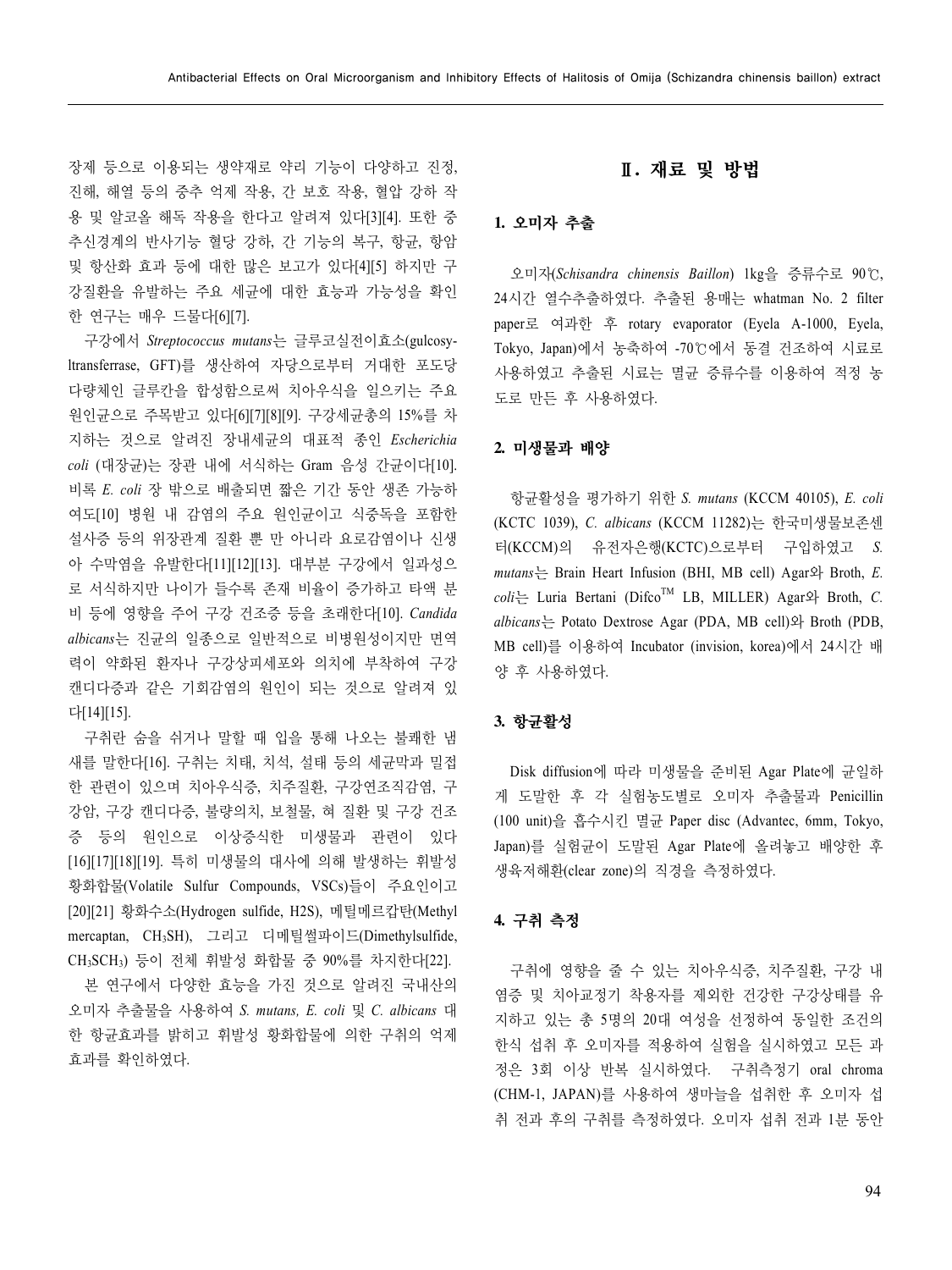섭취한 후 주사기를 입에 물고 다문 후 3분간 호기를 불어넣 고 10ml의 공기를 채취 후 5ml의 가스를 oral chroma 본체에 주입하여 측정하였고 각 측정치는 <Table 1>과 같이 수치화 하였다.

|  |            | Score | Explanation                            |
|--|------------|-------|----------------------------------------|
|  | $+$ or $-$ |       | you can feel discomfort some halitosis |
|  |            |       | you get halitosis                      |
|  |            |       | little halitosis and cannot feel it    |
|  |            |       | a few or no halitosis                  |
|  |            |       | few or no halitosis                    |

<Table 1> Value conversion of the Oral chroma measurement results

### Ⅲ**.** 결과

#### **1.** 오미자 추출물의 항균효과

오미자의 *S. mutans, E. coli* 및 *C. albicans*에 대한 항균활성 효과를 밝히기 위해 농도 0 mg/ml, 1 mg/ml, 2.5 mg/ml, 5 mg/ml, 7.5 mg/ml 오미자 열수추출물과 penicillin을 처리한 후

생육 저해환을 측정한 결과는 다음과 같다<Fig. 1>. 구강세균 인 *S. mutans*와 *E. coli*에서는 오미자 열수추출물 2.5 mg/ml 이 상에서 Penicillin보다 항균효과가 있었고 농도가 증가할 수 록 항균효과가 컸다. 진균인 *C. albicans*의 경우, 오미자 열수추출 물 2.5 mg/ml에서부터 penicillin보다 큰 항균효과를 보였으나 *S. mutans*나 *E. coli*에 비해서는 항균효과가 적고 농도가 높아 져도 그 차이는 적었다<Fig. 2>.



<Fig. 1> Clear zone of S. mutans (a), E. coli (b) and C. albicans (c) according to concentrations of Omija extract. P, Penicillin.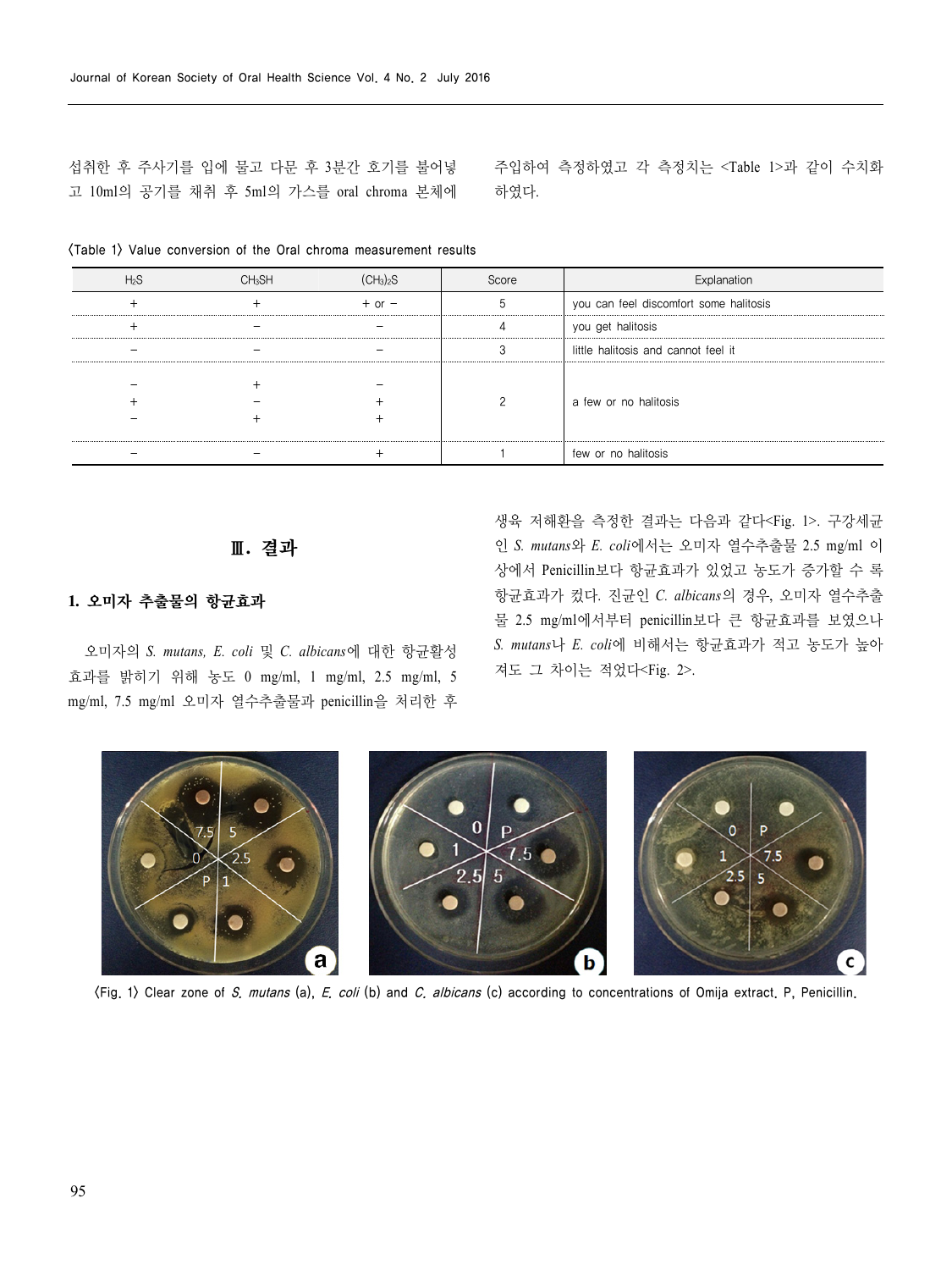

 $\langle$ Fig. 2) Clear zone of S. mutans (a), E. coli (b) and C. albicans (c) according to concentrations of Omija extract.

### **2.** 오미자 추출물이 구취억제 효과

구취억제효과를 밝히기 위해 오미자 열수추출물의 1 mg/ml, 2.5 mg/ml, 5 mg/ml과 7.5 mg/ml 농도 섭취 전과 후의 구취측정 결과는 다음과 같다. 오미자 농도 1 mg/ml의 섭취 전은 2.8였으나 섭취 후는 3.7였고, 오미자 농도 2.5 mg/ml의

섭취 전은 3.5였으나 섭취 후는 2.5였고 오미자 농도 5 mg/ml 의 섭취 전은 4.1이었으나 섭취 후는 2.6이였고, 오미자 농도 7.5 mg/ml의 섭취 전은 3.4이였으나 섭취 후는 2.9로 농도가 높아도 구취억제 효과가 나타나지 않았다. 따라서 오미자 열 수추출물은 농도 2.5 mg/ml 이상에서 구취억제 효과를 보였으 며 5 mg/ml에서 가장 큰 구취억제효과를 보였다<Fig 3>.



<Fig. 3> Changes of halitosis according to intakes of Omija extract.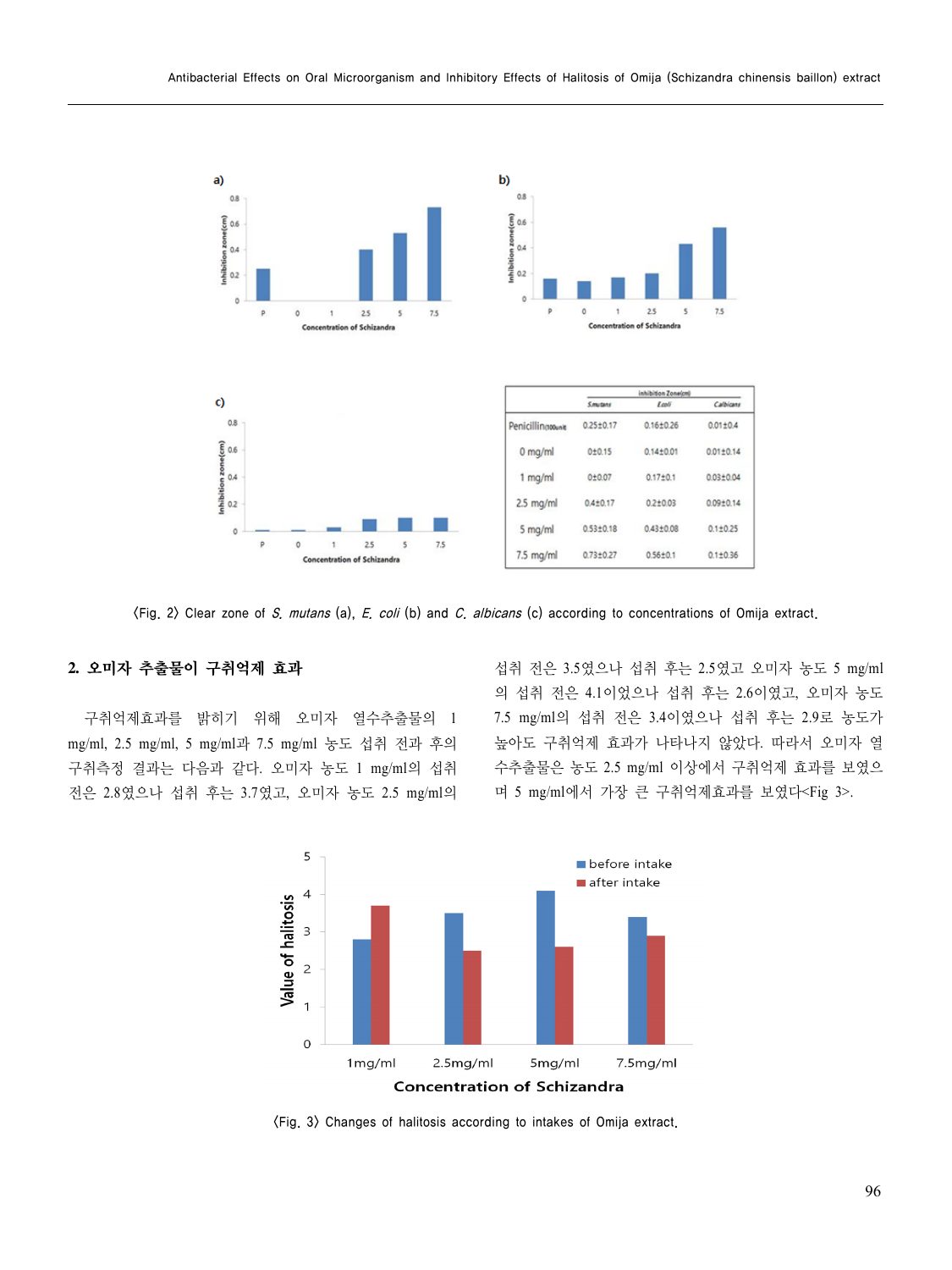## Ⅳ**.** 고찰 및 결론

1924년 Clark에 의해 사람의 치아우식병변에서 발견되어 명 명된 그람양성균으로 단당류와 과당류를 분해하여 유기산을 생산하여 치아의 탈회를 유발, 치아우식을 발생시키는 균주인 *S. mutans*[7], 사람의 장관 상주균이면서 위생학상 중요한 오 염지표균인 *E. coli*[13], 면역력이 약화된 환자에게 질병을 유 발하고 구강상피세포나 의치에 부착하여 캔디다증을 유발하 는 대표적 구강기회감염성 진균인 *C. albicans*[14][15]에 대한 오미자 추출물의 항균활성효과를 밝히기 위해 배양된 미생물 에 농도 0mg/ml, 1mg/ml, 2.5mg/ml, 5mg/ml, 7.5mg/ml 오미자 열수추출물과 penicillin을 처리한 후 생육 저해환(Clear zone) 을 측정한 결과 구강세균인 *S. mutans*와 *E. coli*에서는 오미자 열수추출물 2.5mg/ml 이상에서 Penicillin보다 항균효과가 있었 고 농도가 증가할 수 록 항균효과가 컸다. 진균인 *C. albicans* 의 경우, 오미자 열수추출물 2.5mg/ml에서부터 penicillin보다 큰 항균효과를 보였으나 *S. mutans*나 *E. coli*에 비해서는 항균 효과가 적고 농도가 높아져도 그 차이는 적었다. 따라서 오미 자는 세균과 진균 모두에서 항균활성을 보이나 세균에서 더 큰 항균활성 효과를 보였다. Heo 등[7]은 오미자 용매추출물 과 열수추출물이 *C. albicans*에서는 항균활성을 보이지 않는다 고 보고한 바 있다. 하지만 본 연구결과는 세균과 진균 모두 에서 항균활성 효과를 보여 차이가 있었다.

구취는 구강을 통해 외부로 나오는 자신과 타인에게 불쾌 감을 주는 냄새를 말하며 생리적 원인의 구취와 병적인 원인 의 구취로 구분된다[22][23]. 생리적 구취는 일시적이며 가역 적인 냄새로 기상, 공복, 기아, 월경 및 임신 등과 같은 생리 적 현상이 원인이고 병리적 구취는 구강 내에 서식하는 그람 음성 혐기성 세균에 의한 휘발성 황화합물이 주원인이다 [22][23][25]. 생리적이든 병적이든 구강 내 구취의 원인 물질 은 구강 상재균들의 이상 증식 특히, cysteine, cystine, methionine 등과 같이 황을 함유한 아미노산이 포함된 단백질 을 분해하여[19][21] 황화수소(Hydrogen sulfide, H2S), 메틸머캅 탄(Methyl mercaptan, CH3SH), dimethyl sulfide, ((CH3)2S) 같은 휘발성 황화합물을 생산하는 세균종들의 이상 증식이 구취를 유발한다[22][23][24]. 오미자 추출물의 구취억제효과를 밝히기 위해 오미자 열수추출물의 1mg/ml, 2.5mg/ml, 5mg/ml과 7.5mg/ml 농도 섭취 전과 후의 구취를 측정한 결과, 오미자 열 수추출물은 농도 2.5mg/ml이상에서 구취억제 효과를 보였으

며 5mg/ml에서는 가장 큰 구취억제효과를 보였지만 7.5mg/ml 에서는 구취억제 효과를 보이지 않았다. 본 연구의 결과는 Heo 등[7]의 2% 오미자 추출물 사용한 연구에서의 결과와 유 사하였다. Heo 등[7]은 오미자 추출물의 구취억제 효과는 황 화수소의 감소와 관련된 것이라 보고하였다.

이상의 결과로부터 오미자 추출물은 penicillin보다 높은 항 균 활성을 보여 세균과 진균 모두에 사용될 수 있는 항균제임 을 알 수 있었고, 오미자 섭취 후가 섭취 전보다 구취가 감소 하여 구취 억제제로서의 효과도 확인할 수 있었다. 따라서 오 미자 추출물은 세균과 진균 모두에 효과적인 항균제와 구취 억제제로서의 기능을 가져 구강위생보조제로서도 활용 가능 성이 높음을 알 수 있었다.

## Ⅴ**.** 참고문헌

- 1. Korean Forest Resarch Institut: Research Trends of development of natural medicine based on herbal materials. KFRI 53:2288-4815, 2015.
- 2. Lee EK: Analysis of the changes in antibiotic use and resisteance. HEALTH WELFARE POLICYFORUM 2:72-82, 2003.
- 3. Kwon J,Lee SJ, So JN, Oh CH: Effects of *Schizandra chinensis* fructus on the immu-noregulatory action and apoptosis of L1210 cells. Kor. J. Food Sci. Technol 33:384-388, 2001.
- 4. Lee JY, Min YK, Kim HY: Isolation of antimicrobial substance from *Schizandra chinensis Baillon* and antimicrobial effect. Kor. J. Food Sci. Te-chnol 33:389-394, 2001.
- 5. Lee SH. Lim YS: Antimicrobial effects of *Schizandra chinensis* extract on pathogenic microorganism. J. Kor. Soc. Food sci. Nutr 27:239-243, 1998.
- 6. Min TK, Jeon JK, Kim SG et al.: Inhibitory effects of Schizandra chinensis extracts on the growth and adsorption to saliva-coated HA beads of some oral bacteria. J Korean Acad Dent Health 25(2):165-183, 2001.
- 7. Heo NS, Choi HJ, Hwanf SM et al.: Antimicrobial and Anti-oral malodor efficacy of *Schizandra chinensis* extracts